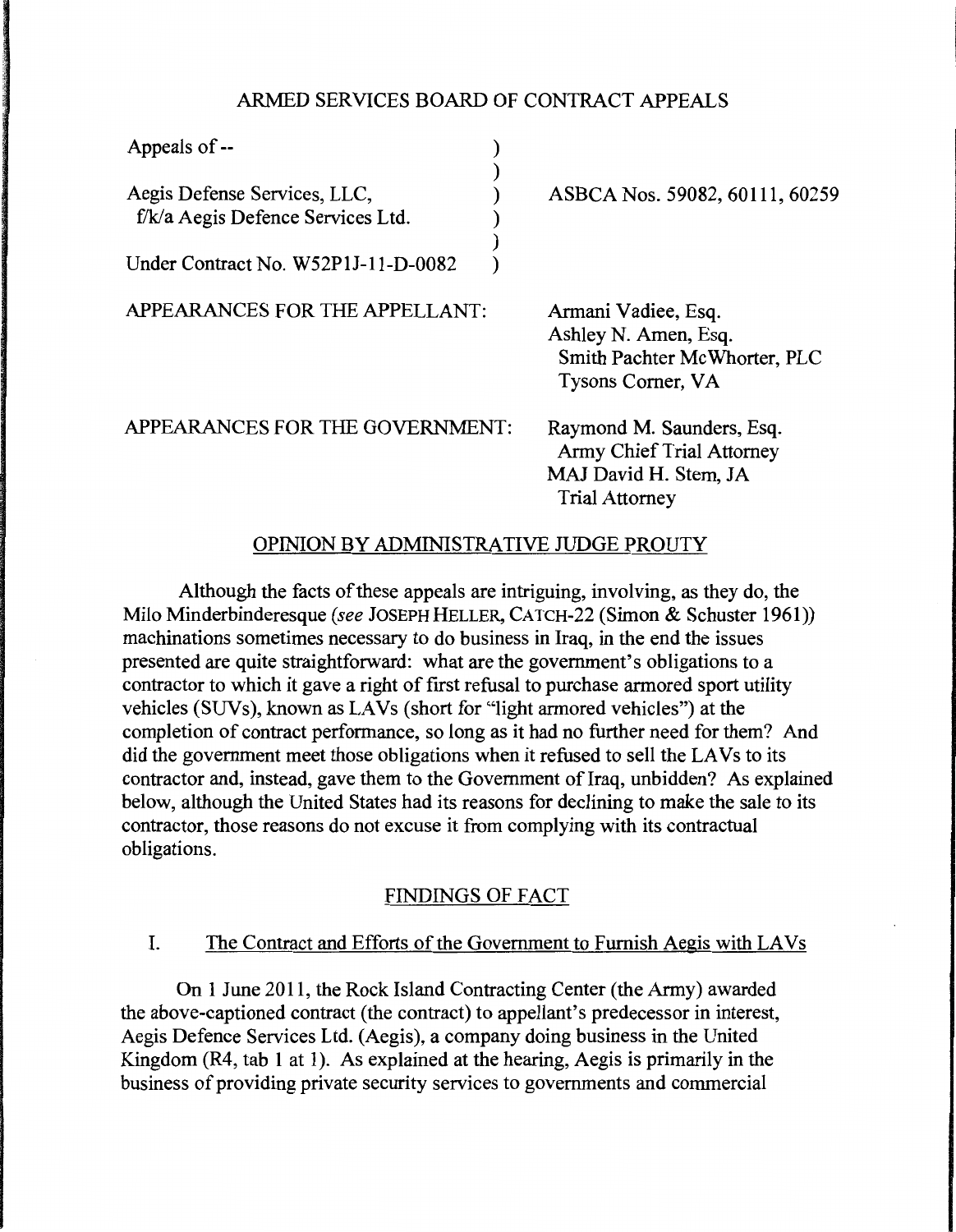organizations (tr. 1/14). The contract, which was a multiple-award indefinite-delivery/indefinite-quantity (ID/IQ) contract<sup>1</sup>, was for the provision of security support services to the United States Department of Defense and Department of State in Iraq (R4, tab 1 at 4, 24; tr. 1117-18).

Aegis was awarded Task Order No. 0002 (TO 2) on the contract on 2 September 2011, and both parties executed it on 13 September 2011 (R4, tab 3 at 203).  $\overline{TO}$  2 was intended to provide mobile and staffing security to various sites within Iraq (tr. 1/23). This task order required Aegis to reach "full operational capability" by the end of the month, and included a period of performance for the base year to conclude at the end of 2011 (R4, tab 3 at 206). TO 2 was priced at more than \$28 million for this first period of performance *(id.* at 230), and it included the prospect of up to four additional option years *(id.* at 206).

With respect to the LAVs that are at the heart of this dispute. TO 2, which contemplated the government's providing such vehicles, took a very different approach than the original contract, which required the contractor to provide them and to keep ownership of them through the conclusion of contract performance. The original contract directed, in section 13.1.5.1, that Aegis would "provide all weapons, ammunition, LAVs [and other equipment]" (R4, tab 1 at 73). Section 13.1.5.2 of the contract further stated that "Vehicles [including LA Vs] provided by the Contractor in support of providing transportation services for this contract shall remain the Contractor's property. The Government will not own or accept ownership of any vehicles furnished to it by the Contractor." *(Id.)* The Performance Work Statement (PWS) of TO 2, by contrast, stated, in paragraph 11.0, that, "[t]he Government will provide 155 LA Vs for use to perform the required services under this task order" (R4, tab 3 at 235). The TO 2 PWS further elaborated, in paragraph 12.0, that, except for the LA Vs, the remainder of the equipment utilized by Aegis would be "Contractor furnished" *(id.),* consistent with the dictates of the original contract *(see also* tr. 1/23-27).

When Aegis bid on TO 2, it took into account the fact that it would not be required to provide its own LAVs, and priced its offer accordingly (tr. 1/25-26). Almost immediately after Aegis began performance of TO 2, though, it became clear that the notion of government-provided LA Vs was problematic.

 $<sup>1</sup>$  A multiple-award ID/IO contract is a contractual vehicle by which the government</sup> awards similar contracts to several different contractors and then (subject to any requirement to make minimum awards to each contractor) awards separate task orders on that contract to whichever contractor it chooses for the particular task order. Typically, contractors submit competing bids to the contracting officer to vie for the award of the task orders. *See, e.g., Relyant, LLC,* ASBCA No. 58172, 16-1 BCA ¶ 36,228 at 176,748-49.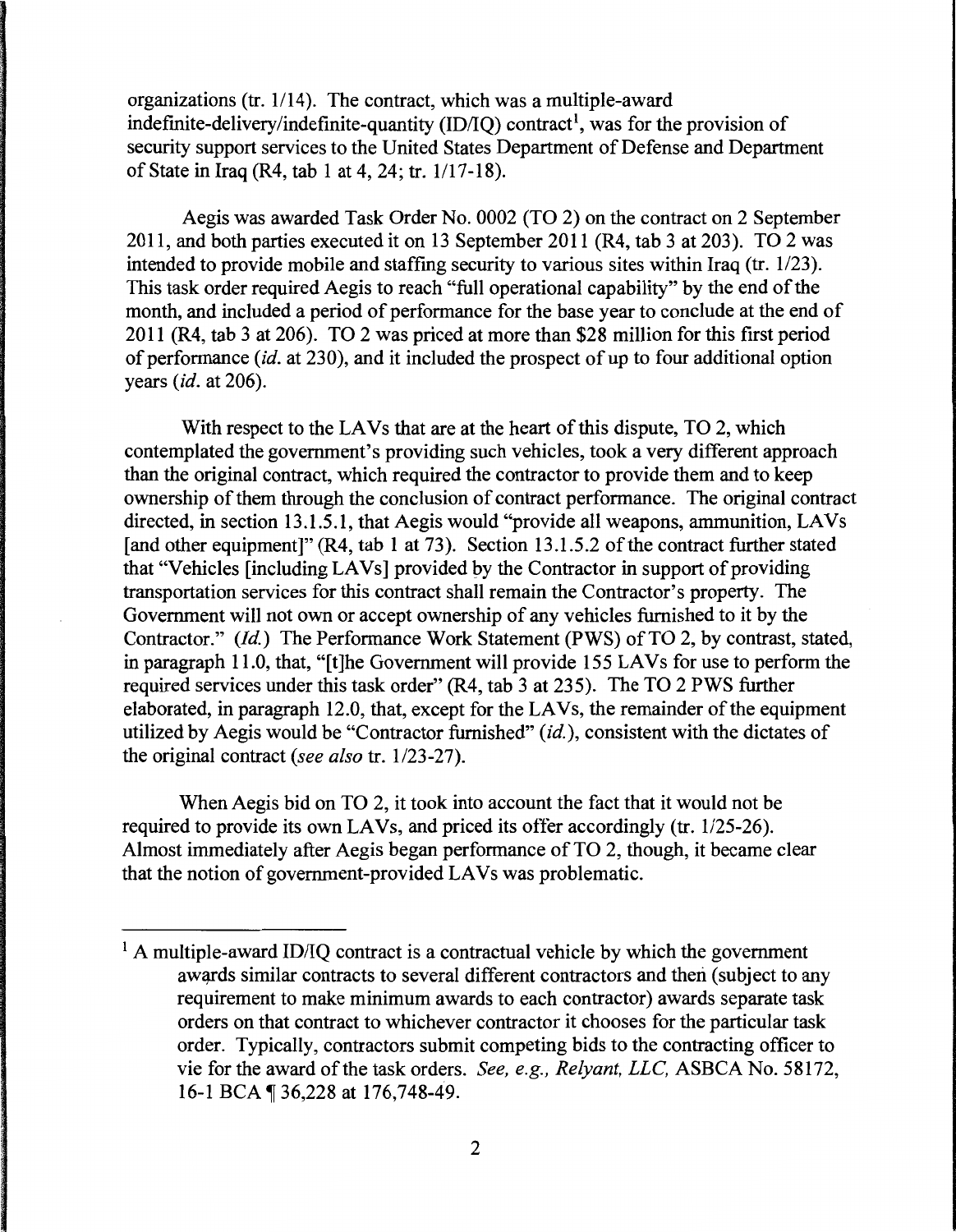Iraq in 2011 was a country in the midst of a significant transition, with the expectation that American military forces would soon leave the country as a result of the United States keeping its commitment to remove its military presence from that sovereign nation (tr.  $1/24-25$ ). One of the consequences of this transition was the Iraqi government's greater involvement in the regulation of private security contractors (PSCs) operating within its territory – even those PSCs working on behalf of the United States. With respect to LAVs operating on the open road in Iraq, the Private Security Department of the Iraqi Ministry of the Interior required a "vehicle sticker" on such vehicles (tr. 1/26). Before providing such a sticker, the Iraqi Ministry of the Interior required proof of ownership, which had to be obtained through the Iraqi Ministry of Transport (tr. 1/26-27). And without such a sticker, Aegis had a real concern that, as soon as one of its LAVs encountered a checkpoint manned by Iraqi troops, the LAV would be impounded and its occupants arrested (tr. 1/18-19, 28).

The United States Government Office of Security Cooperation - Iraq (OSC-1) worked with Aegis to get stickers from the Iraqi government for the LAVs that the Army intended to provide (tr. 1/28-30). These efforts were extensive, involved embassy and other personnel, and lasted through November 2011, culminating in OSC-I's obtaining a letter from a senior Iraqi official that, unfortunately, proved insufficient for registration purposes  $(id)$ . At some point, it was suggested that the matter could be resolved if Aegis purchased LAVs in its own name and then approached the appropriate Iraqi ministries as the actual owner of the LAVs (tr.  $1/29$ ). Ms. Melissa Burant, the contracting officer (CO), ultimately requested Aegis to submit a formal proposal to do just that  $(tr. 1/31-32)$ .

# II. Aegis and the Government Agree that Aegis will Purchase the LAVs; They also Agree upon Terms Regarding the Possible Procurement of the LA Vs by Aegis after Completion of Contract Performance

In response to Ms. Burant's request, Aegis investigated the commercial marketplace for such vehicles and found an Iraqi commercial supplier. Aegis then prepared a proposal that it submitted to the Army, based upon obtaining the LAVs from the Iraqi supplier<sup>2</sup> (tr. 1/32). The first informal proposal, for between 50 and 80 LAVs, was sent from Aegis to the Army on 11 November 2011 (supp. R4, tab 72). After some back and forth, a more formal amended proposal was sent by Aegis to the Army on 11 December 2011 (tr. 1/33-34; app. supp. R4, tab 1).

<sup>&</sup>lt;sup>2</sup> The LAVs were "up-armored" commercial SUVs. Though Aegis proposed using the Toyota Land Cruiser for its lower "profile," American personnel strongly preferred the relatively roomier Chevrolet Suburban, which was what they got (tr. 1/34-35).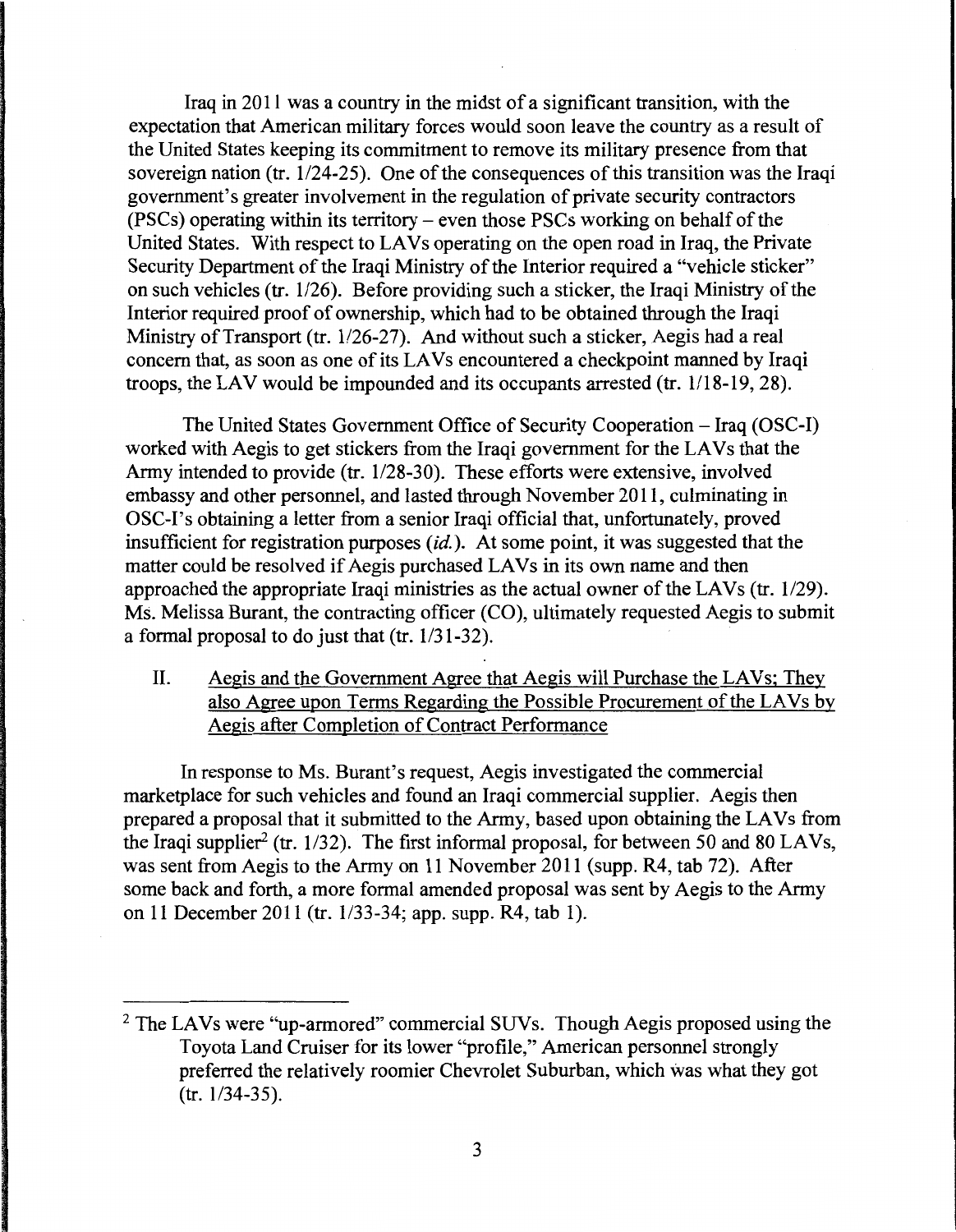The 11 December proposal (drafted by Aegis's in-house counsel, Ms. Sylvia White *(see tr. 1/37)), was for the purchase of 54 LAVs at \$138,375 per unit (app. supp. R4, \dogsiliestimeshingsiliestimeshingsiliestimeshingsiliestimeshingsiliestimeshingsiliestimeshingsiliestimeshingsiliestimeshingsiliestimes* tab 1 at  $8319<sup>3</sup>$ ) and included three provisions relevant to the dispute here. First, the revised proposal included a statement regarding the costs of transferring ownership from Aegis to the government at the end of contract performance:

> For the avoidance of doubt any costs associated with transferring ownership to the Government at the end of the Contract will be for the Government's account.

(App. supp. R4, tab 1 at 8319) To be clear, what Aegis meant was that costs incurred in transferring ownership to the government would be paid by the government (tr. 1/36).

The second material provision in the Aegis proposal states that, "the [LAVs] would be the property of the Government (as CAP), [but] Aegis would hold the vehicles to the Government's order, but in Aegis name" for purposes of getting them registered with the Iraqi government (app. supp. R4, tab 1 at 8320). Ms. White testified that she, herself, was not particularly well-acquainted with the term, CAP, which she took to mean "contractor acquired property," as utilized by the Federal Acquisition Regulation (FAR), but that she included it in an attempt to conform the proposal to the FAR (tr.  $1/75-76$ ).

The third, and final, material provision provided that:

At the end of the Contract Aegis will be given the right of first refusal to purchase the vehicles in the event the Government has no further use for them. We propose a straight line amortization over a 2 year period with a 5% residual value.

(App. supp. R4, tab 1 at 8320 (footnote omitted))

Notably, Ms. White testified that, when she drafted the proposal on behalf of Aegis, she envisioned the LAVs as being owned by the government, notwithstanding their being titled to Aegis with the Iraqi government (tr.  $1/76$ ).

<sup>&</sup>lt;sup>3</sup> The pages in appellant's supplemental Rule 4 file include consecutive numbers both at the upper right-hand comers of each page and at the bottom right-hand comers of the pages, which appear to be the numbers utilized when the government produced the documents in discovery. Because, during the trial, counsel and the witnesses tended to reference the consecutive number on the bottom right-hand comer of the document, that is the number we use herein.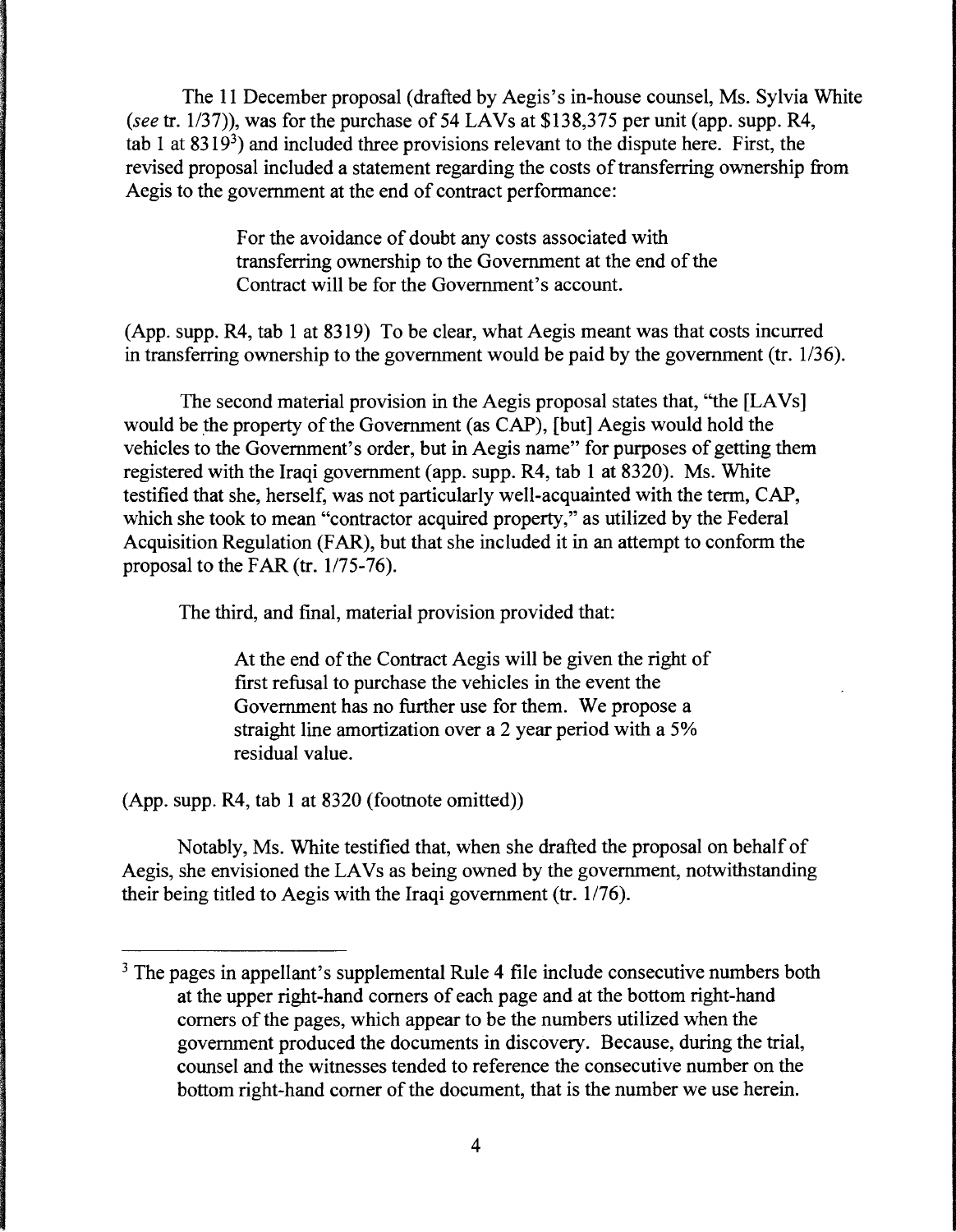On 19 December 2011, Ms. Burant sent an email to Ms. White of Aegis, forwarding a notice to proceed (NTP) with the purchase of 14 LAVs at the 11 December proposal price of \$138,375 each (app. supp. R4, tab 2 at 227-29; *see also* tr. 1/40). Funding issues, apparently, were the reason for the discrepancy in the number of LAVs proposed on 11 December and the number ordered through the NTP (tr. 1/40). On 20 December 2011, as requested by Ms. Burant *(see* app. supp. R4, tab 2 at 227), Aegis acknowledged acceptance of the terms of the NTP (which was to be formalized by a modification to the TO), but added a handwritten note above the signature block from Ms. White:

> Except with respect to numbers of vehicles to be purchased, which is limited by the value of funding in this NTP all other terms included in Aegis' proposal dated 11 December 2011 apply to this purchase.

(App. supp. R4, tab 2 at 230; tr. 1/41)

Ms. White continued discussions with government personnel in an attempt to reach agreement upon the terms of the contract modification so that it could be completed and Aegis's invoices for the LA Vs could be paid before the New Year (app. supp. R4, tab 4). On 23 December 2011, the parties executed Modification No. 06 to TO 2 (Mod 6) (R4, tab 13 at 385). The purpose of Mod 6 was to fund the purchase of the 14 LAVs, and it expressly provided that, "Aegis proposal, submitted via e-mail, dated 19 December 2011 is incorporated to the award" (id. at 387). We are aware of no proposal from Aegis to the government dated 19 December 2011 as referenced in this modification, but Mod 6 includes the 11 December 2011 proposal as an attachment *(id.* at 390-94).

In the meantime, the parties negotiated amendment of the terms of the TO 2 PWS to provide for the use of the Aegis-acquired LAVs. As communicated to Aegis in a 19 December 2011 email, the government's view about the sentence in its proposal that Aegis would have the right of first refusal if the government had "no further use for" the LAVs was that the condition was acceptable, inasmuch it was stated to be "incorporated" into the government-proposed PWS revision without further comment (R4, tab 15 at 408). The government, however, did not agree to the proposed straight-line depreciation for the LA Vs, and preferred language simply specifying that the government would negotiate with Aegis at the end of the contract if it were not taking the vehicles *(id.).* Ms. White's response to the government's draft did not address these particular matters *(id.* at 403), tacitly suggesting that Aegis was satisfied with the proposed revised PWS provisions regarding the right of first refusal and pricing issues. The record includes no further correspondence regarding the right of first refusal language prior to the conclusion of negotiations over the PWS revision.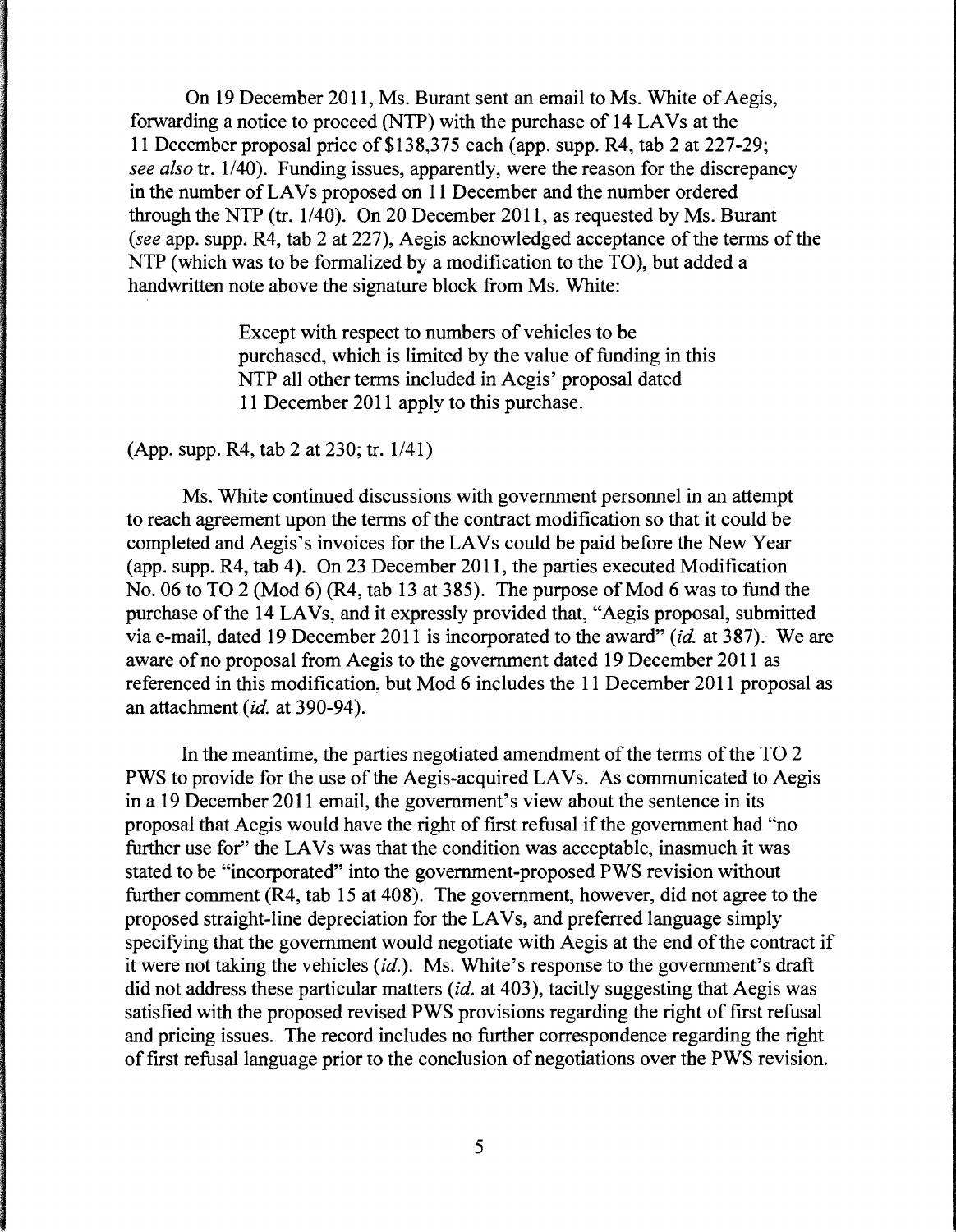Modification No. 07 to TO 2 (Mod 7), effecting the revision of the PWS to account for the purchase of the LA Vs, was executed on 9 January 2012 (app. supp. R4, tab 7 at 1977). The modified PWS (dated 3 January 2012) incorporated into TO 2 by Mod 7, provided in relevant part:

> All LAVs purchased by the contractor for use on this contract will be registered and licensed in contractor's name to facilitate [Government of Iraq] licensing. Govt will provide reimbursement for costs associated with licensing, registration, taxes, renewal fees and title transfer fees imposed by the Government of Iraq. At the end of contractor's performance period on this Task Order, USG will retake title to LAVs. If USG does not wish to take title to the vehicles, contractor will be given first right of refusal<sup>[4]</sup> on negotiating and possible procurement of said vehicles.

(App. supp. R4, tab 7 at 1983) Nothing in this modification referenced Mod 6 or addressed what was to be done in the event that its terms were inconsistent with the terms of Mod 6 *(see* app. supp. R4, tab 7).

The government obtained more funding for LA Vs shortly thereafter, and on 25 January 2012, presumably at the government's request, Aegis submitted an updated proposal to Ms. Burant for the purchase of an additional 38 LA Vs (app. supp. R4, tab 8 at 571-72). The terms of the proposal were similar to those in Aegis's 11 December 2011 proposal, with a few variances not relevant to the present dispute. In particular, the 25 January proposal included, word-for-word, the clause providing for Aegis's "right of first refusal" to purchase the LA Vs at the end of performance if "the Government has no further use for them" (app. supp. R4, tab 8 at 573). On 30 January 2012, Ms. Burant sent Ms. White an email forwarding an NTP to purchase the additional 38 LA Vs "in accordance with" the 25 January proposal *(id.* at 570).

On 13 February 2012, the parties executed Modification 10 to TO 2 (Mod 10), to effect the purchase of the 38 LA Vs provided for in the 30 January NTP (R4, tab 23 at 615). Like Mod 7, it included an amendment to the TO 2 PWS using the same exact language stating that at the end of performance period, the government would retake title of the LAV, but that if the government "does not wish to take title to the vehicles, contractor will be given first right of refusal on negotiating and possible

<sup>4</sup> Here, the language departed from the "right of first refusal" used in earlier correspondence to become "first right of refusal." Neither party has remarked upon the difference, and we see no material difference in the phrases, which we consider to be interchangeable.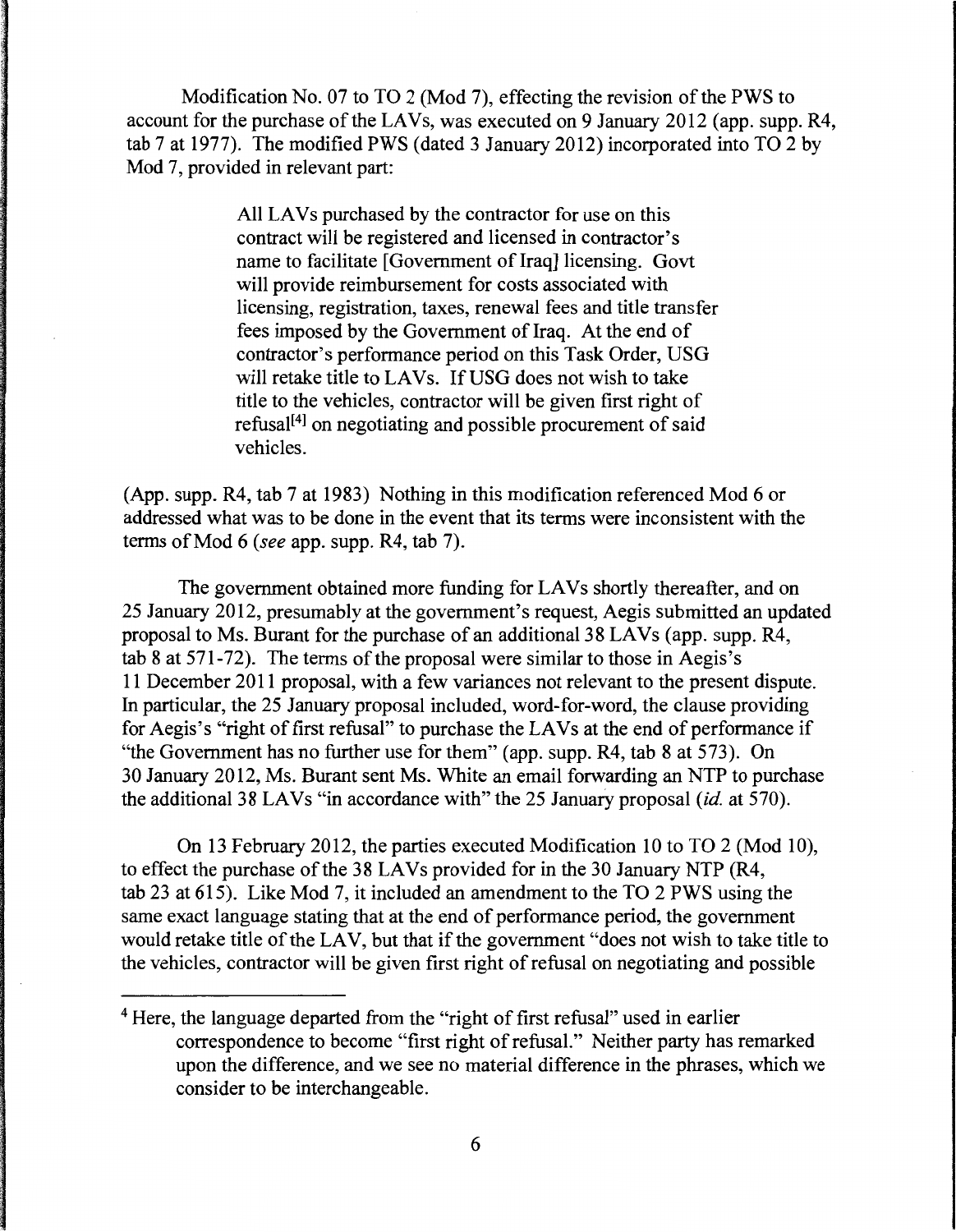procurement of said vehicles" (R4, tab 23 at 623). The record includes no intermediate modification affecting the NTP for the 38 LAVs in the way that Mod 6 did for the first 14 LAVs. In any event, nothing in Mod 10 referenced the NTP or addressed what was to be done in the event that Mod 10's terms were inconsistent with the terms of the NTP *(see* R4, tab 23).

Aegis purchased the 52 LA Vs embraced by Mods 6, 7, and 10, took title to them, and successfully registered them with the appropriate Iraqi authorities  $(tr. 1/52-53)$ . There were no disputes between the parties regarding their use.

### III. The Government Refuses to Sell the LAVs to Aegis

As contract performance neared completion, Aegis expressed a desire to negotiate the purchase of the LAVs from the government. The first evidence of this expression in the record is an internal Army email dated 4 June 2013 in which an Army contracting specialist named Trisha Polfliet notified her chain of command of Aegis's wish to obtain the LAVs, and inquired whether the government wanted to keep the LAVs for itself (R4, tab 33 at 722; *see also* tr. 1/58 (Ms. White recalls making inquiries regarding keeping the LA Vs approximately July 2013)).

In response to Ms. Polfliet's email, the government began the process of deciding whether it had a use for the vehicles (R4, tab 33 at 719-21). The Defense Contract Management Agency (DCMA) property managers to whom this task was forwarded were taken by surprise, to say the least *(see generally,* R4, tab 34). On 6 June 2013, Jeff Garrett, the Department of Defense (DoD) Demilitarization Program Manager, responded to the internal inquiry by stating that DoD was "not authorized to sell excess military equipment in Iraq especially Armored vehicles" and explained that the LA Vs needed to be "turned in to OSC-I" *(id.* at 724).

By 21 June 2013, however, it appeared that those being consulted were in favor of selling the vehicles to Aegis and that any internal obstacles to the sale had been overcome. On that date Army LTC John Turner, in an email on behalf of OSC-1, responded to renewed questions about the LA Vs by stating, "If Aegis wants the vehicles, that is their right IAW the contract. No argument from OSC-I." (R4, tab 36 at 731) After a few additional email exchanges about the mechanics of the LAV sale to Aegis, on 25 June 2013, Ms. Polfliet asked LTC Turner for confirmation regarding their use before she could move forward: "Basically we need the USG to state they don't need them." She also expressed her desire to sell the LA Vs to Aegis so that the government could obtain the money to put towards the contract. (R4, tab 37 at 734) LTC Turner's response later the same day was, "please use this email to serve as official notice that the USG will not require the 52 purchased vehicles for operations post site closure and normalization." He then offered to provide a memorandum more formally stating the same if the email were insufficient.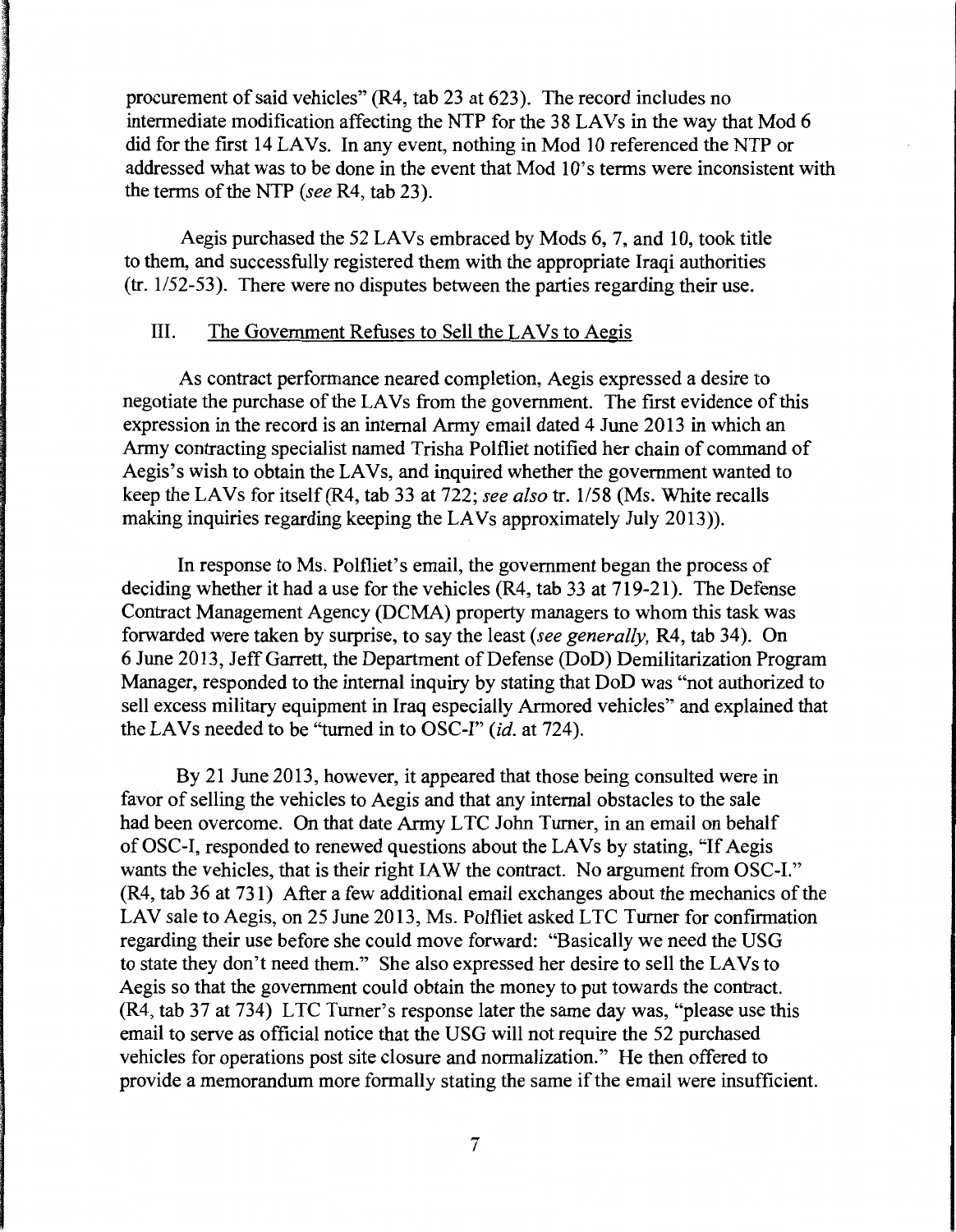*(Id.)* Ms. Polfliet forwarded this email to Mr. John Gorman, the DCMA Property Manager for Iraq, who responded that it satisfied him and told her to go ahead and "negotiate directly with Aegis on the purchase of these vehicles" (R4, tab 39 at 752).

That was not, however, the end of the story. On 2 July 2013, in an email response to Ms. Polfliet, who was ensuring that she "cross[ed] all of our T's" for the negotiation with Aegis (R4, tab 40 at 755), Mr. Garrett, the DoD Demilitarization Program Manager, who earlier sent the email stating that such sales were forbidden, again voiced his concerns. In short, Mr. Garrett explained that up-armored SUVs were considered to be subject to the Department of Commerce Arms Export Regulation, and, as such, DCMA had no authority to release them to Aegis. He did hold out the possibility that a purchase could be coordinated through the "LM&R" office of the Office of the Secretary of Defense. *(Id.* at 754)

Apparently unaware of any flies in the ointment, on the  $4<sup>th</sup>$  of July 2013, Aegis sent ACC-RI additional information regarding the 52 LA Vs that it wished to purchase (R4, tab 41 at 772). An internal government discussion followed *(see, inter alia,* R4, tab 44). In a 10 July 2013 email that was part of this discussion, an OSC-I representative explained that OSC-I's need to rapidly wind down sites meant that its flexibility in dealing with the vehicles continually diminished, and that the "default" position" was to "FEPP"5 the vehicles to the Government of Iraq *(id.* at 806-07). In a further email exchange the same day, after agreeing that the export controls on the armored vehicles had an exception that allowed their transfer to the Government of Iraq, Mr. Garrett reiterated to Ms. Polfliet that, "[c]urrently DOD can't sell or release Demil Code Q/3 (sensitive) [which is the category that he earlier explained applied to the LA Vs] out DOD [sic] to civilians" *(id.* at 804-05). He further noted that the DoD policy on the matter was being updated, but that he expected "no major change" *(id. at 804).* Ms. Polfliet forwarded the material part of Mr. Garrett's email to Ms. White, of Aegis, the next day (R4, tab 45 at 826).

In her email response to Ms. Polfliet sent on 12 July 2013, Ms. White thanked her for the information and informed her that she would have Aegis's American attorneys look into the issue "to see if they have any bright ideas" (R4, tab 45 at 825-26). In a follow-up email sent the  $23<sup>rd</sup>$  of July, Ms. White inquired about why the LAVs were considered to be "Demil Code Q/3 and whether they [had] ever officially been classified as such by the US Government." She further shared that Aegis was of the opinion that the LA Vs should not be considered to be subject to the Department of Commerce demilitarization classifications since they were purchased, titled, and registered to Aegis, not the United States. (R4, tab 45 at 825) Responding to Ms. Polfliet's email forwarding this exchange on the  $24<sup>th</sup>$  of July,

*<sup>5</sup>*"FEPP" stands for Foreign Excess Personal Property. "FEPPing," in this context, means transferring ownership of property to the Government of Iraq. (Tr. 1/84)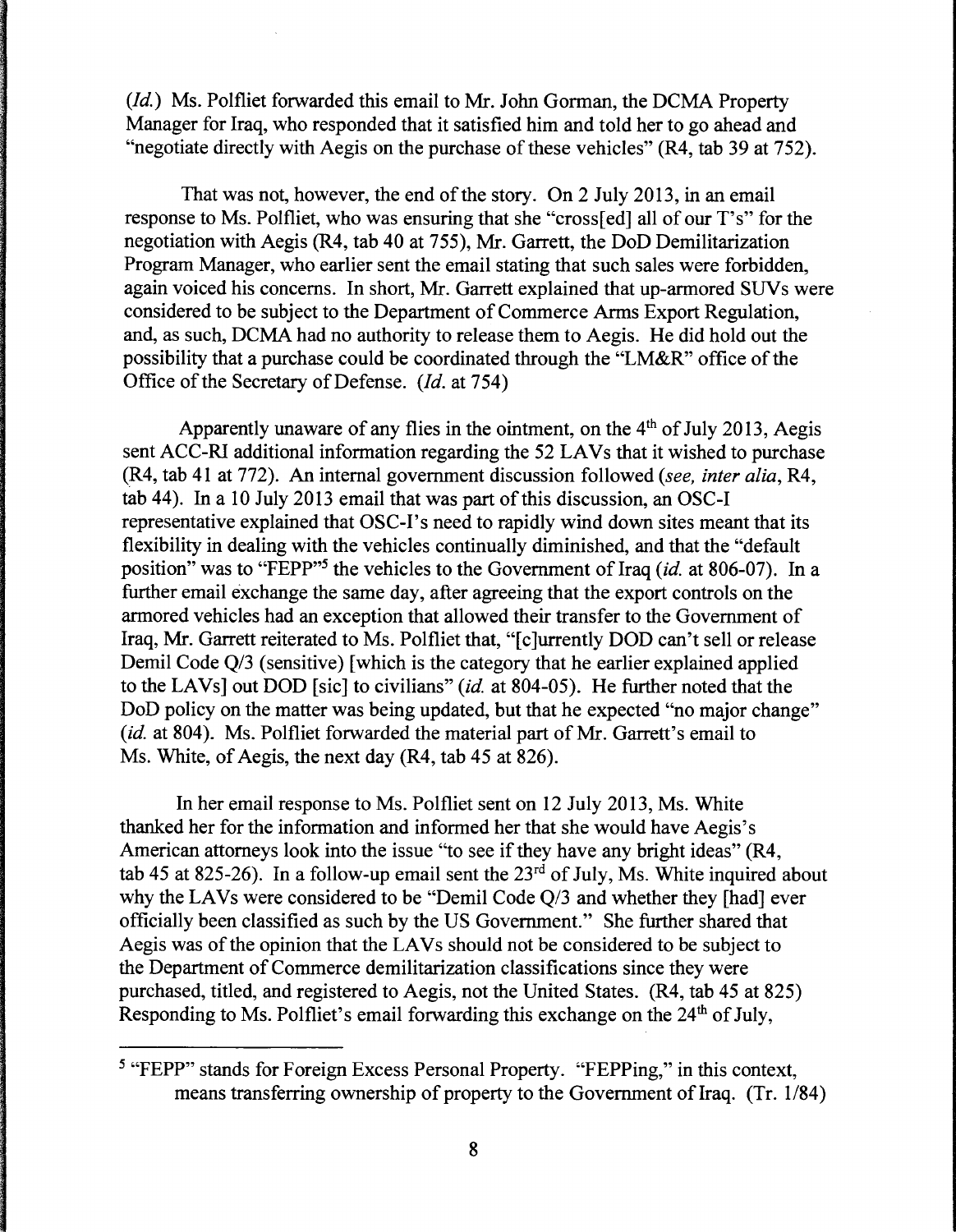Mr. Gorman, the DCMA Iraq Property Manager, appeared to agree that the LAVs were contractor-furnished equipment and thus not covered by the demilitarization rules *(id. at 824).* 

Nevertheless, by the next day, the  $25<sup>th</sup>$  of July, Ms. Polfliet received new direction that would end up as the final government position. As she explained to Ms. White, since the LAVs were bought with government funds, they were considered to be government-furnished equipment to which the demilitarization rules applied. And noncombat commercial armored vehicles were apparently classified as "Q." (R4, tab 49 at 872) Although the record is unclear, it appears to us that Ms. Polfliet's position was based upon direction given to her by the new CO, Ms. Jodie Bennett *(see tr. 1/141-43).* 

According to her testimony, which we find to be credible, Ms. Bennett's decision-making with respect to the disposition of the LAVs was driven almost completely by the advice she received from Mr. Garrett, the DoD demilitarization expert, who had communicated that the sale of the LAVs would be contrary to governing regulations (tr.  $1/143$ ). She did not FEPP the LAVs to the Government of Iraq because the United States had a particular need to give them to the Iraqis; rather, she did so because the vehicles needed to be disposed of at the end of the contract and FEPPing them to the Iraqis was preferred to simply destroying them, which was also an option (tr.  $1/143-44$ ). Thus, we specifically find that the decision to FEPP the LAVs, rather than sell them to Aegis, was not made for reasons involving national security or foreign policy, but was simply the path taken to dispose of them once the government, rightly or wrongly, internally decided that it could not transfer them to Aegis on contract completion.

We also find that the government had no use for the LAVs upon contract completion. This finding is based upon CO Bennett's earlier-discussed testimony regarding her motivation for disapproving the sale as well as her testimony, in response to the Board's questions, that nobody had actually particularly wanted to give the LAVs to Iraq, except as a means of their disposal (tr. 1/143-44) and OSC-I's earlier-noted statement that the government had no further use for the LAVs.<sup>6</sup> Interestingly, in early August 2013, some government personnel explored the options available for exporting at least some of the LAVs to other countries in the region for use in security contracts so that the money already spent on them would not be wasted. To that end, the persons involved in this discussion affirmatively did not wish for the

 $6$  To the government's credit, the CO's final decision in response to Aegis's non-monetary claim upon this matter did not assert that there was a use for the vehicles; stating, instead, that the future use of the vehicles was irrelevant to the government's decision-making (R4, tab 63 at 1042-43).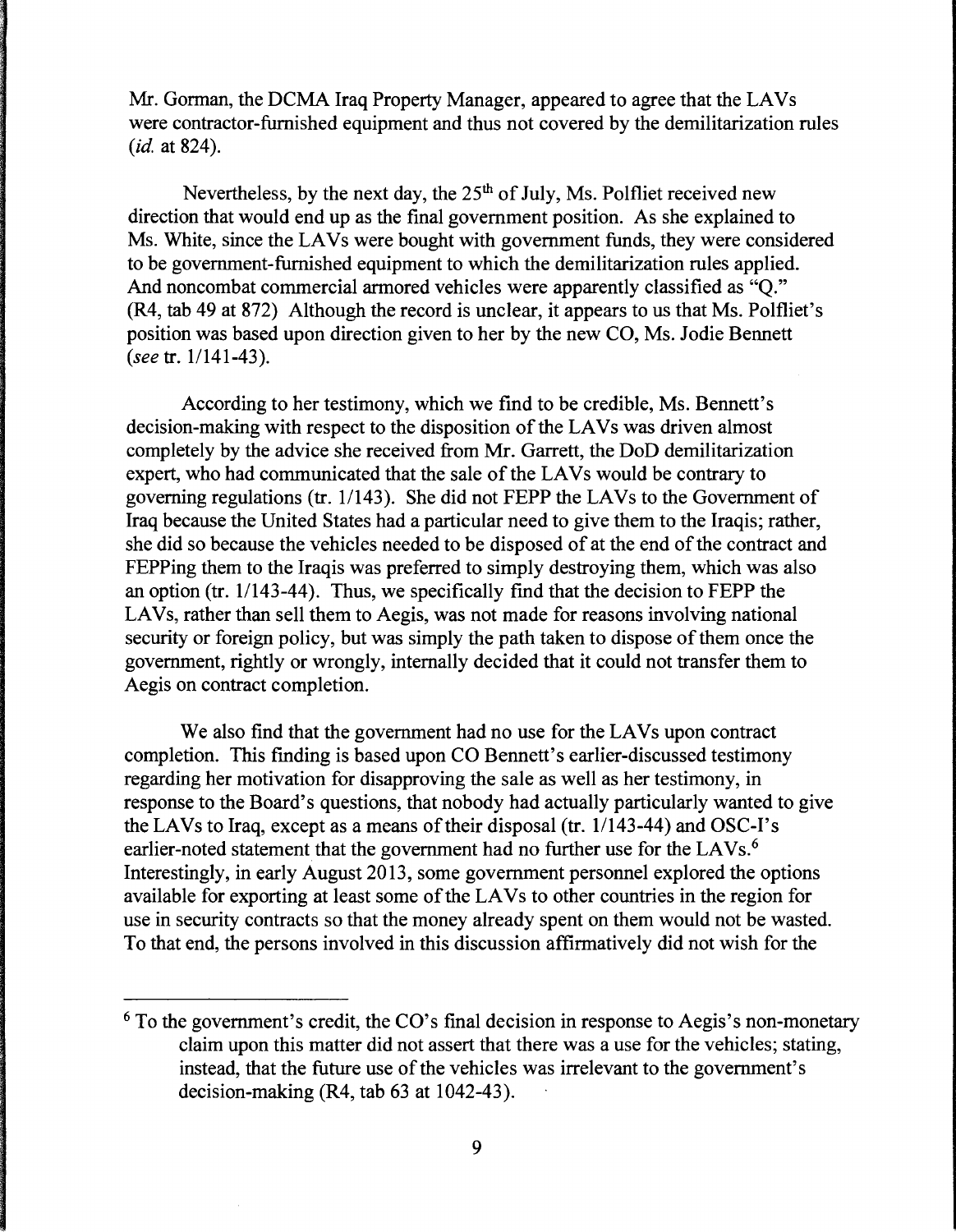LAVs to be FEPP'd to the Iraqis (see R4, tabs 47-48). Unfortunately, however, the export of these LAVs proved to be impracticable (see R4, tab 48).

Through a series of emails in early to mid-August 2013 to Ms. Bennett and her supervisor, Ms. Christine Berry, Ms. White attempted to persuade the government to change its mind regarding the LA Vs prior to their transfer to the Iraqis (R4, tabs 49, 52-53). One matter of particular concern to Ms. White was the possibility that LAVs FEPP'd to the Government of Iraq might simply be handed over to a different security contractor by that government (R4, tab 53 at 934-35). CO Bennett agreed that such a thing had happened, though it should not have (app. supp. R4, tab 24 at 4428-29). In the end, however, the government felt that it could not budge (R4, tab 53 at 936). On 17 September 2013, Ms. White submitted a non-monetary claim to the CO seeking a contractual interpretation permitting the sale of the LAVs to Aegis as part of an effort to get the government to reconsider and make a definitive decision<sup>7</sup> (see R4, tab 56; tr. 1/60). This claim was denied in due course in a final decision by CO Bennett dated 25 October 2013 (R4, tab 63). That decision was appealed on 20 December 2013 and docketed as ASBCA No. 59082.

In the end, the LAVs were all<sup>8</sup> FEPP'd to the Iraqis in April 2014 (supp. R4, tab 95). The FEPP paperwork included a statement by the Deputy Chief of OSCI-C that the FEPP transfer was "for the benefit of both the [Government of Iraq] and the United States (US) Government," and ''will contribute significantly to [US] efforts [to help] Iraqi Security Forces" (supp. R4, tab 95 at 2936).

Aegis submitted two monetary claims to the CO in 2015. The first, in the amount of \$3,709,843.75, was submitted on 7 May 2015 for 37 LAVs (supp. R4, tab 96). It was denied by the CO on 4 June 2015 (supp. R4, tab 97), appealed by Aegis on 27 July 2015, and docketed as ASBCA No. 60111. The second monetary claim, in the amount of\$1,081,187.50, for 13 LA Vs, was submitted by Aegis on

 $<sup>7</sup>$  The claim turned out not to be quite the last effort on Aegis's part. In early</sup> October 2013, Aegis's director, Brigadier James Ellery, sent an email directly to L TG John Bednarek, chief of OSC-I in an attempt to get the government to change its mind. The two engaged in what appears to have been a friendly and constructive colloquy about the issue, with L TG Bednarek ultimately explaining that the government would have liked to have sold the LAVs to Aegis and been paid for them, but had felt compelled to follow its interpretation of the regulations that precluded such a sale. (R4, tab 62)

<sup>&</sup>lt;sup>8</sup> The FEPP paperwork indicates that only 50 LAVs were FEPP'd to the Government of Iraq (app. supp. R4, tab 28 at 463), rather than the full 52 at issue in the contract. The discrepancy is likely resolved by the fact that at least 1, and perhaps 2 of the original 52 LA Vs had become inoperable by the time of contract completion (see tr. 1/61-62).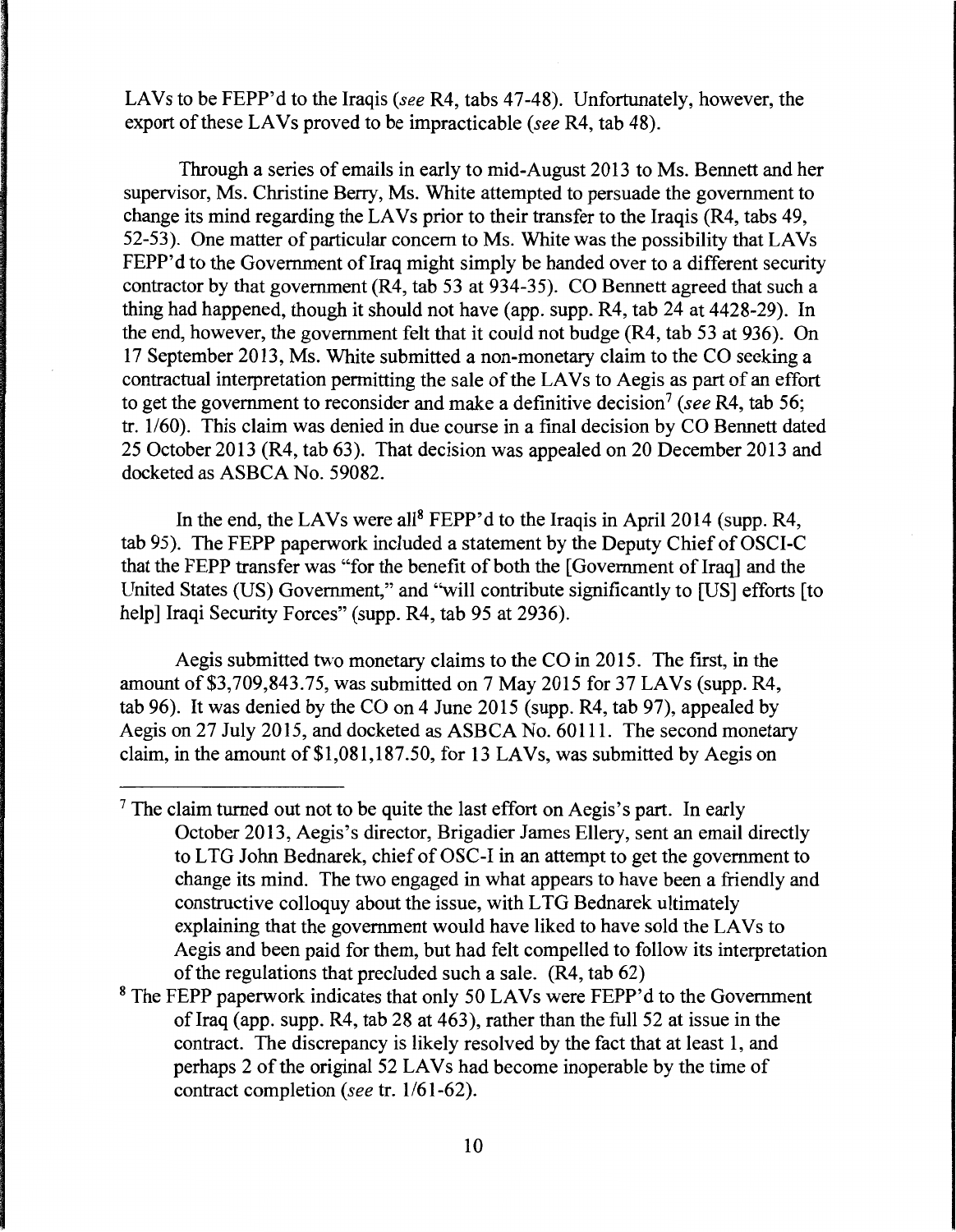27 July 2015 (supp. R4, tab 98). The record does not include a CO's final decision upon this claim, and its deemed denial was appealed by Aegis on 2 October 2015 and docketed as ASBCA No. 60259.

#### DECISION

We do not second guess the government's motives in its apparently sincerely held belief that it was precluded from selling the LAVs to Aegis, as contrary to common sense as it may seem. The consequence of acting upon that belief, however, is that the government broke its contractual promise to Aegis to give it a right of first refusal to purchase the LAVs if the government had no use for them. As the government, in fact, had no use for the LAVs and as the contract was definite enough to pass legal muster and no other circumstances were proved to excuse performance, we rule in favor of Aegis on entitlement.

### I. The Contractual Language Required the Government to Offer to Sell the LAVs to Aegis if the Government had No Use for Them

The terms of the contract material to this dispute are, at first blush, not as clear as we would like them to be. The government argues, consistent with the terms of the amended PWS, that the sole determinant of triggering Aegis's right of first refusal was whether the government wished to take back "title" to the LAVs (gov't br. at 19-24). This would make Aegis's rights tum upon the subjective desires of the government and have nothing to do with whether the government had an alternate use for the LAVs. The contract terms, however, are not so plainly focused upon the term, "title," as the government would like and, as will be seen, ultimately support Aegis's preferred reading: that Aegis had the right of first refusal if the government had no further use for the LAVs.

To resolve this issue, we begin with the law of contract interpretation. Under basic principles of the law, a contract is interpreted "in terms of the parties' intent, as revealed by language and circumstance." *United States v. Winstar Corp.,* 518 U.S. 839, 911 (1996) (citations omitted). Generally, this process begins and ends with the language of the contract. *TEG-Paradigm Environmental, Inc. v. United States,*  465 F.3d 1329, 1338 (Fed. Cir. 2006). And in reviewing this language, the Board should read the contract "as a whole and [interpret it] to harmonize and give reasonable meaning to all its parts," if possible, leaving no words "useless, inexplicable, inoperative, insignificant, void, meaningless or superfluous." *Precision Dynamics, Inc.,*  ASBCA No. 50519, 05-2 BCA [33,071 at 163,922; see also Hercules, Inc. v. *United States,* 292 F.3d 1378, 1381 (Fed. Cir. 2002) ("contract must be construed to effectuate its spirit and purpose giving reasonable meaning to all parts of the contract"); *Hunkin Conkey Constr. Co. v. United States,* 461F.2d1270 (Ct. Cl. 1972) (rejecting contract interpretation that would render a clause in the contract meaningless).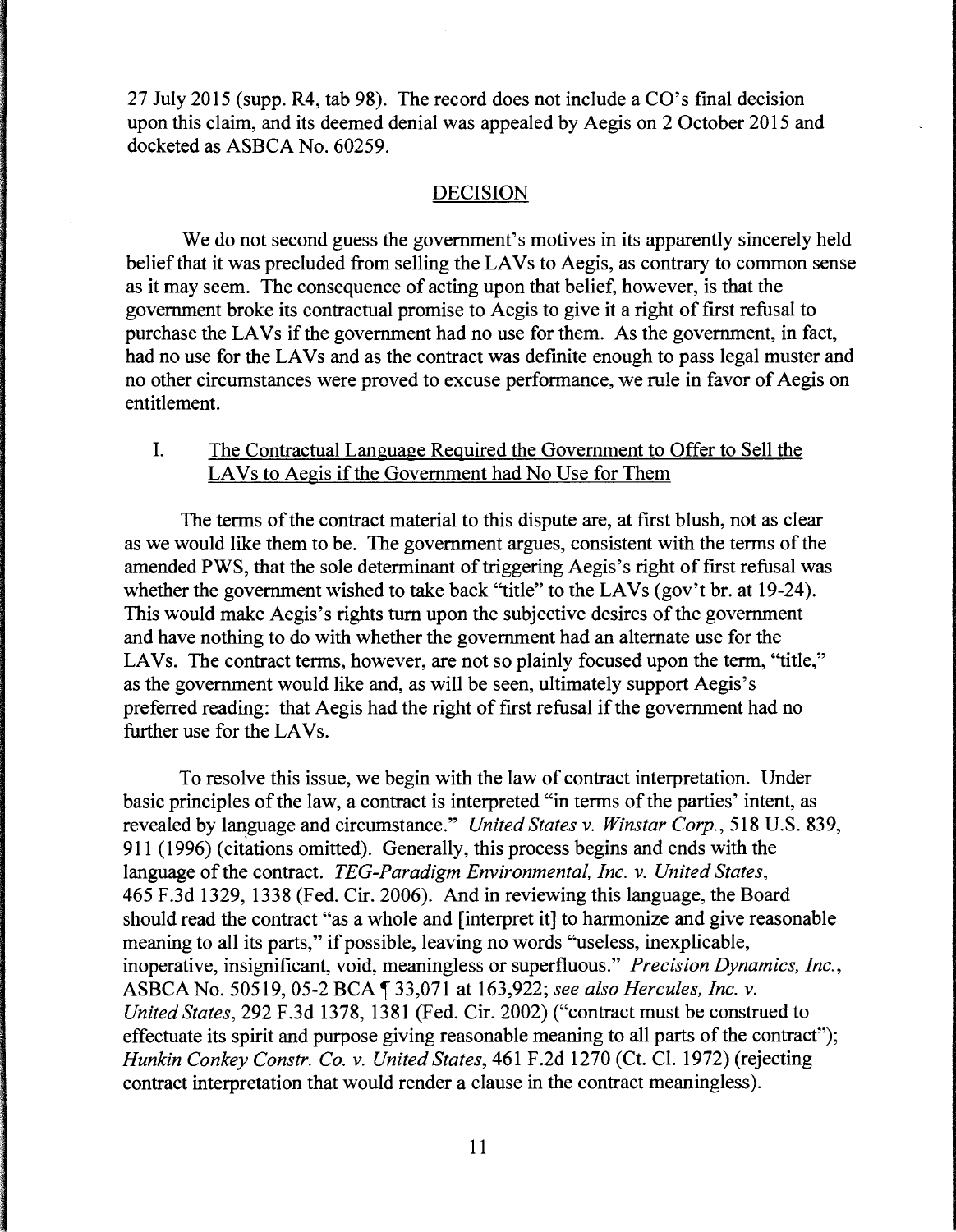With this in mind, we turn to the terms of the contract, which are more expansive than admitted by the government. The government's insistence that we are limited to the terms of the PWS is contradicted by the parties' adoption of the terms of Aegis's 11 December 2011 proposal into Mod 6 as well as the government's adoption of those terms into the NTP that preceded Mod 6 and into the NTP that preceded Mod 10. That proposal, of course, included the language granting the right of first refusal to Aegis if the government had no use for the LAVs. Because Mod  $\tilde{6}$  is part of the contract<sup>9</sup> and because Mod 7 made the revised PWS part of the contract (without explicitly replacing or rejecting the terms of Mod 6), we are presented with a requirement to reconcile these contractual terms. *See, e.g., Hunkin Conkey,* 461F.2d1270.

The most direct way to reconcile the seemingly different contract terms ("no further use" in the proposal versus the government's "wish[ing] to take title" in the PWS) is to interpret the title language in the PWS as the equivalent of the use language in the earlier-drafted proposal. To understand how this can be so, we digress slightly to discuss the meaning of "title" in the PWS. Although the parties were both of the belief that, as property acquired under the contract, the LAVs were the government's property, both parties also recognized that the LA Vs had to be titled to Aegis so that it could engage with the Iraqi government to obtain the necessary sticker. At the end of the contract, even if the government had always equitably owned the LAVs, in order to *use* them in Iraq or elsewhere, it would need to take title to them. To the contrary, if the LAVs were only to be destroyed or handed to a different contractor (or the Government of Iraq), there would be no need for the government to take title for itself. Thus, taking title, as a practical matter, would only be done in the event that the government had use for the LAVs, and would not be done if it did not. We do not perceive  $-$  and the government does not present  $-$  an alternate interpretation of the contract that reconciles the two writings. Moreover, this interpretation has the great merit of being exactly what the parties intended<sup>10</sup>, as reflected in the government's previously-discussed 19 December 2011 email correspondence with Aegis, in which it informed Aegis that its proposal, regarding a right of first refusal to purchase the LAVs if the government had no use for them, had been incorporated into the PWS except for the straight-line depreciation issue. *See Blinderman Constr. Co. v. United States,* 695 F.2d 552, 558

 $9$  The government asserts, without support, that the PWS in Mods 7 and 10 "superseded" the incorporation of Aegis's proposal by Mod 6 (gov't hr. at 20). Nothing in Mod 7 or Mod 10 supports this conclusion with respect to the terms at issue here.

 $10$  Aegis asks us to make an adverse inference against the government with respect to its intent because of its failure to produce Ms. Burant as a witness (app. br. at 25-27). Drawing such an inference is unnecessary here, given that the documentary evidence amply explains the parties' intents and there is no reason to believe that Ms. Burant's testimony would be materially any different than Ms. White's. The government's failure to call a witness that the appellant believes would be helpful to appellant's case, without more, does not justify an adverse inference.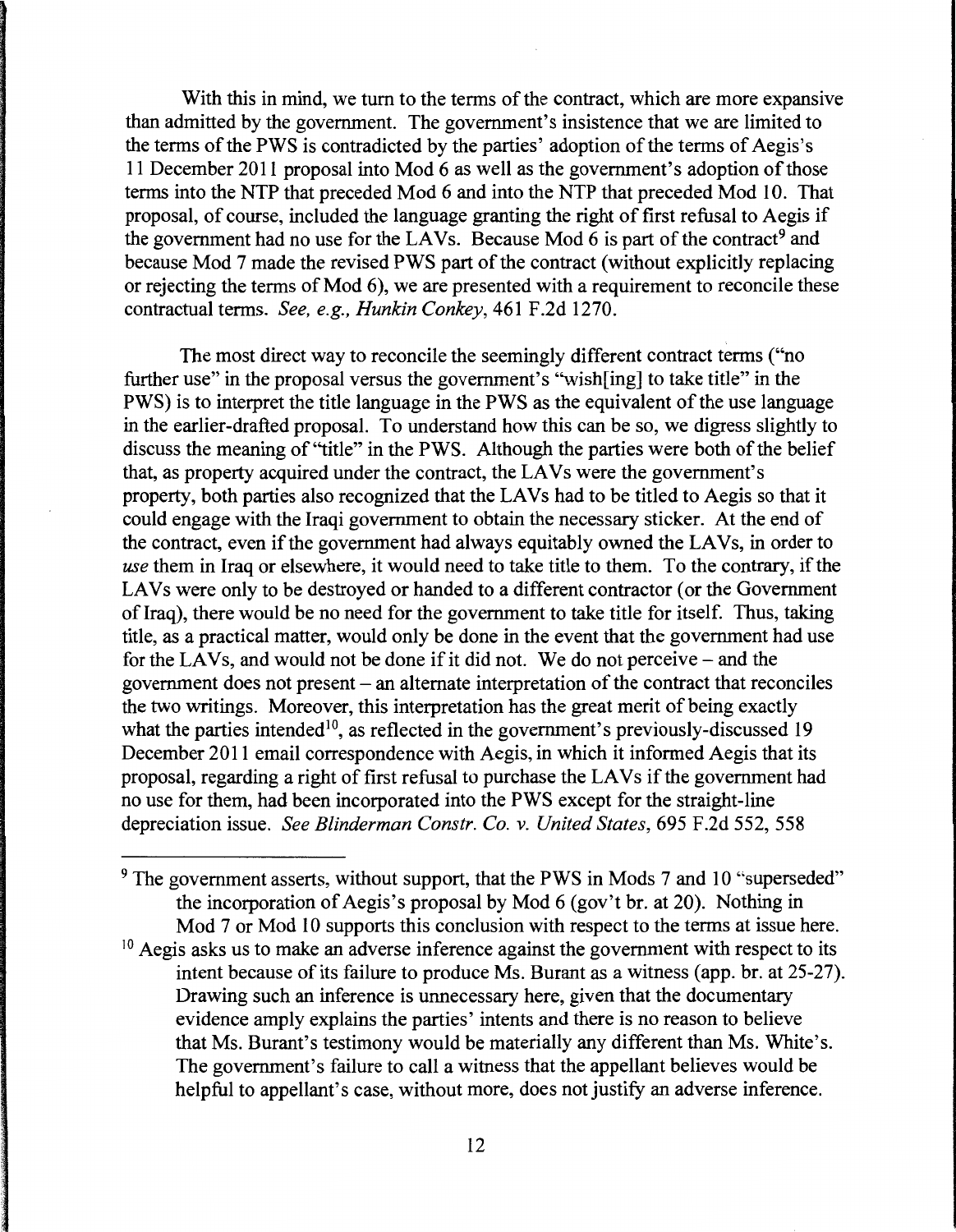(Fed. Cir. 1982) (contemporaneous construction of an agreement prior to dispute is entitled to great weight).

Additionally, we reject the government's attempt to make hay of the fact that there was no equivalent to Mod 6, incorporating the terms of the Aegis proposal for the purchase of the first 14 LA Vs (which preceded Mod 7), for Mod 10, involving the later 38 LAVs (see gov't br. at 22). Through reconciliation of the terms of Mods 6 and 7, the meaning of the revised PWS was already established by the time of Mod 10; there is simply no need to revisit its interpretation.

### II. The Government Had No Use for the LA Vs After Contract Performance

Although the government asserts that its handing the LAVs to the Iraqi government furthered a valid national security aim and thus advanced a legitimate government purpose (see gov't br. at 22), the overwhelming weight of the evidence is to the contrary. L TC Turner's emails on behalf of OSC-I certifying that the government had no use for the LAVs are convincing evidence that there was no government need for them. Ms. Bennett's candid testimony that her decision to FEPP the vehicles was based completely upon the advice she received forbidding their sale, and had nothing to do with any government need for them constitutes further persuasive evidence that the government had no remaining use for them. There is also the notable absence in the email correspondence of any argument, whatsoever, that FEPPing the LAVs to the Iraqi government would be of any use to the United States Government.

To counter this evidence, the government presents the fact that the apparently standard government memorandum to justify the FEPPing of the LAVs included language stating that it was done in the interest of the government and for Iraqi security (gov't br. at 13). The government also states, in one sentence of its brief that, in being transferred to the Iraqi government, the LA Vs were being legitimately used by the United States *(id.* at 22). There is nothing in the FEPPing memorandum that gives us any reason to believe that the statement about the use of the LAVs was anything more than a standard incantation with little evidentiary worth. The contemporaneous statements of LTC Turner; the extensive email thread: and Ms. Bennett's sworn testimony all prove otherwise.

Under the terms of the contract, the government had no use for the LAVs and was obligated to give Aegis the right of first refusal for their purchase, which it did not do.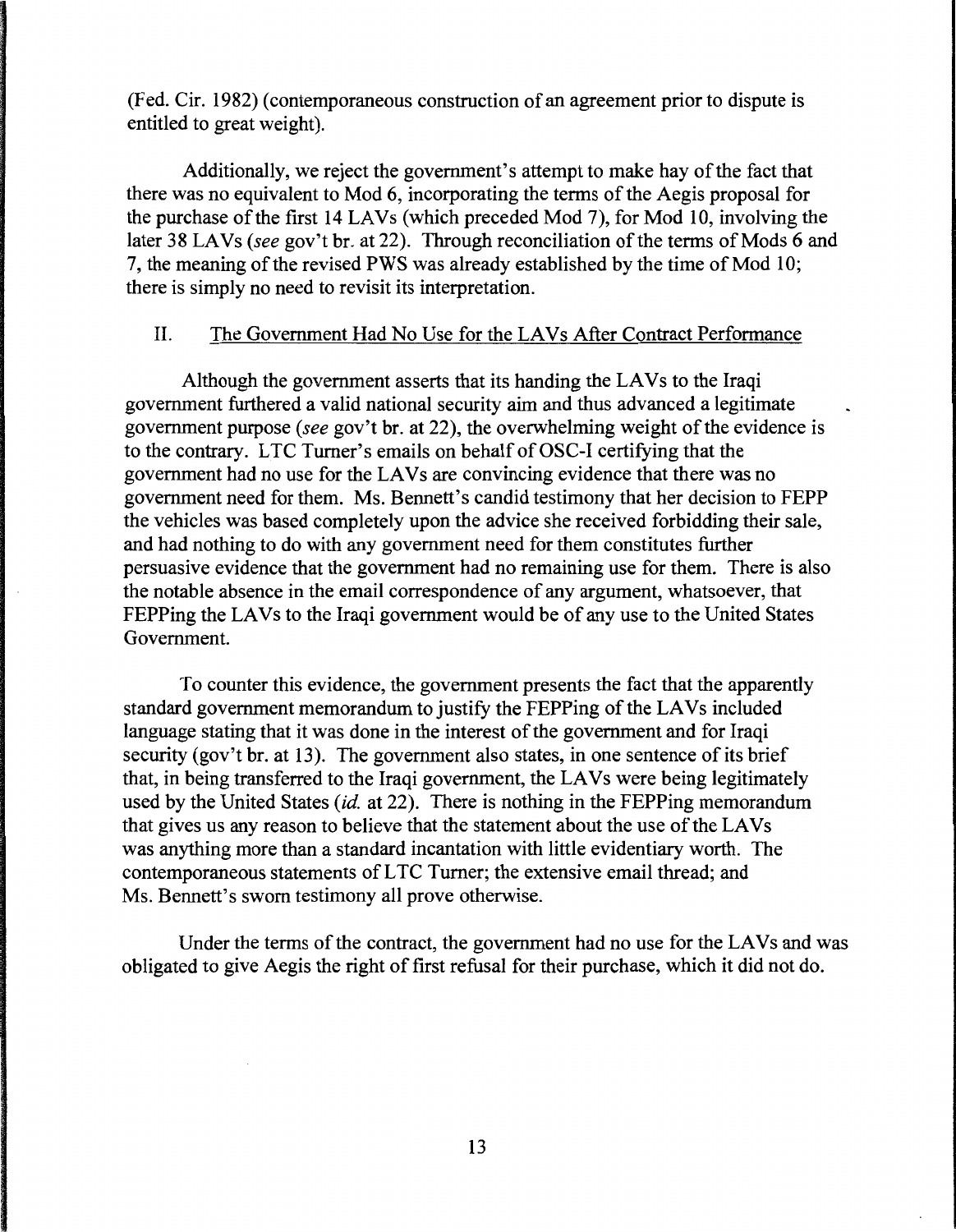### III. Aegis May be Entitled to Monetary Damages

Due to prior agreement at the pretrial stage of these appeals, we only decide entitlement at this stage of the proceedings. Nevertheless, the government has argued that the terms of the contract are such that the damages are too speculative to support a finding of entitlement to money damages, as sought in Aegis's second and third claims and appeals (gov't hr. at 27-30). In response, Aegis contends that arguments about damages are premature at this point in the litigation and that it is not seeking speculative damages; only the difference between what it paid for replacement LA Vs and what it would have paid for the LAVs had the government complied with the contract and sold them to Aegis (app. reply hr. at 11-13). Neither side's argument is completely correct.

We start by noting that the theory upon which Aegis appears to be seeking damages is flawed. That damages theory is that, in accepting Aegis's 11 December 2011 proposal, the government agreed to a straight-line depreciation of the price of the LAVs over a two-year period with a 5% residual value. Damages, then, would be calculated by subtracting the depreciated price of the contractually obtained LAVs from the price that Aegis ultimately paid on the market for other LAVs that it bought to replace them for use in its post-contract Iraqi business *(see* supp. R4, tab 96 at 4 (damage analysis in first monetary claim), tab 98 at 1 (second monetary claim, adopting analysis of first)). But the contract did not mandate that the government depreciate the LAVs to almost nothing as Aegis first proposed.

To be sure, as we discussed at length above, the contract incorporated both Aegis's 11December2011 proposal and its revised PWS. But while the proposal was firm that the right of first refusal would be triggered if the government had no use for the vehicles, it was not so firm about the means of calculating their price. With respect to use, the language was: "At the end of the Contract Aegis will be given the right of first refusal to purchase the vehicles in the event the Government has no further use for them" (app. supp. R4, tab 1 at 8320 (emphasis added)). By contrast, the price language, which immediately followed was: "We propose a straight line amortization over a 2 year period with a 5% residual value" *(id.).* Moreover, unlike the terms of the PWS that could be harmonized with the use language of the proposal, the PWS language on the terms of the sale specifically rejected the set price proposed by Aegis's proposal, and stated: "If USG does not wish to take title to the vehicles, contractor will be given first right of refusal on negotiating and possible procurement of said vehicles" (app. supp. R4, tab 7 at 1983 (emphasis added)). This was consistent with the government's written response to Aegis's proposal in which it specifically rejected the set depreciation rate and proposed negotiations, instead (R4, tab 15 at 408). We thus interpret the contract modifications together, to provide that Aegis and the government agreed to negotiate a price for the LAVs if the government had no use for them, but not to adopt the pricing formula proposed by Aegis.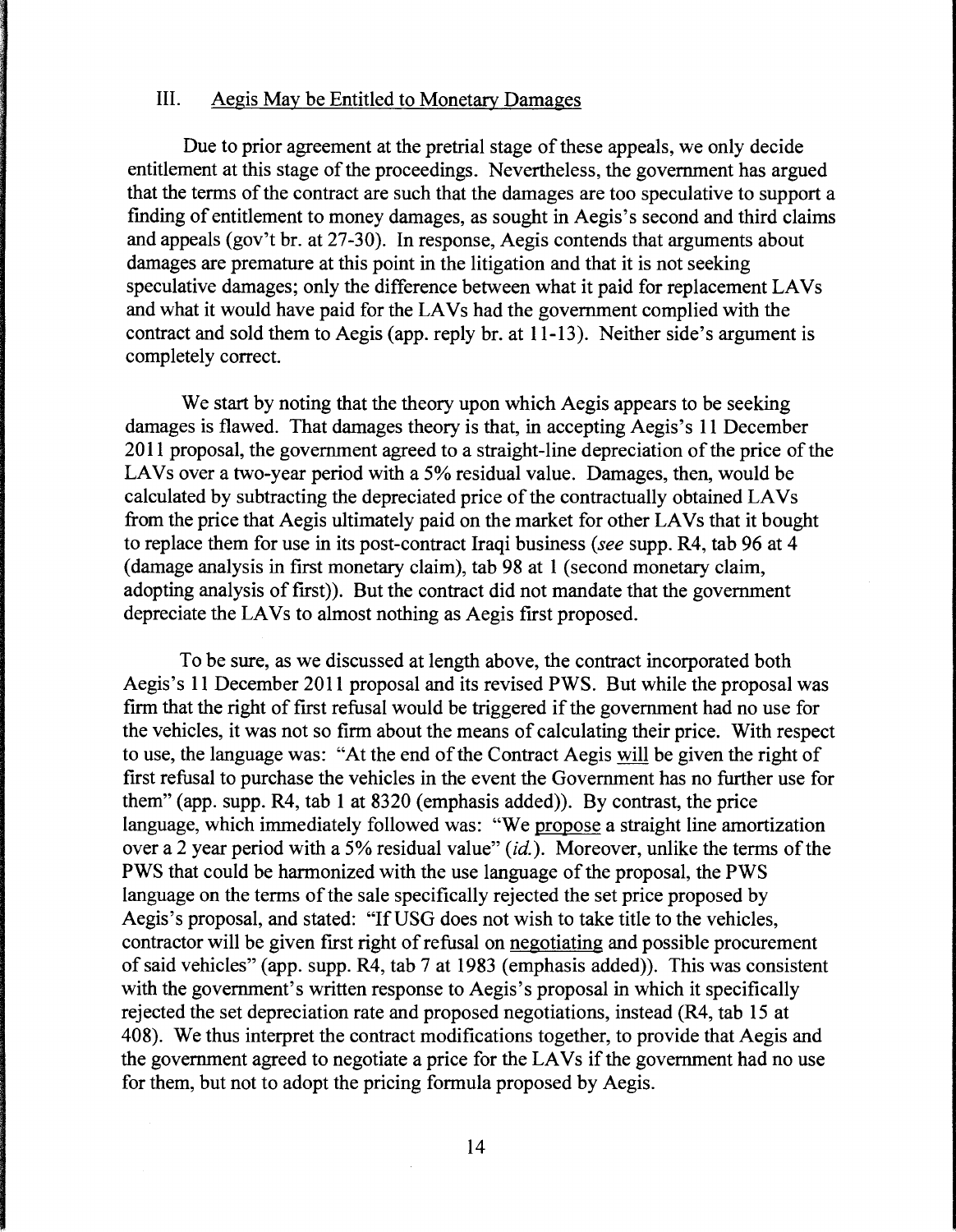Although this interpretation might diminish Aegis's damages – and certainly makes them less easily quantifiable  $-$  it does not prevent us from finding a breach of contract or making a monetary award. What we are presented with in this contract is an agreement to negotiate over a matter- in other words, an "agreement to agree," which imposes upon the parties an obligation to negotiate in good faith. *North Star Steel Co. v. United States,* 477 F.3d 1324, 1332 (Fed. Cir. 2007). Such agreements to agree have been held to be sufficiently definite to support the finding of the existence of a contract, *see, e.g., Gardiner, Kamya* & *Assocs., P.C. v. Jackson,* 369 F.3d 1318, 1322 (Fed. Cir. 2004) (citing cases), and we see no reason to depart from this precedent at this time. Of course, if the parties are unable to resolve the quantum of this appeal upon remand, Aegis will be obligated to present evidence of the value of its agreement that was breached by the government, but we have no need to further address the measure of damages here and now.

### IV. The Government Has Not Presented a Legal Impossibility Defense

Finally, we briefly address the matter of a defense that has not been raised by the government, but is so implicit in the facts leading up to the contract breach that we feel obligated to acknowledge it: was the government legally barred from selling the LAVs to Aegis? If so, does this suggest that both parties were under the misapprehension when they agreed to Mods 6, 7 and 10, that the government could sell the LAVs to Aegis when, in fact, it could not, thus presenting the defense of mutual mistake of law?

Mutual mistake is an affirmative defense. *See, e.g, K-Con Building Systems, Inc. v. United States,* 131 Fed. Cl. 275, 332 (2017); *Ameriserv Trust v. United States,*  125 Fed. Cl. 733, 747 (2016); *see also East-Wind Industries, Inc.,* ASBCA No. 25684, 86-1 BCA  $\P$  18,698 at 93,987 (holding that mutual mistake is "not merely" an affirmative defense, but also, effectively, a counterclaim). As an affirmative defense, it must be pied and proved. *See* Board Rule 6(b) (requiring affirmative defenses to be pied in the government's answer); *Northrop Worldwide Aircraft Services, Inc.,*  ASBCA Nos. 45216, 45877, 96-2 BCA ¶ 28,574 at 142,630-31 (failure to timely raise affirmative defense may waive it); *Kellogg Brown & Root Services, Inc.,*  ASBCA No. 58175, 15-1 BCA  $\P$  35,988 at 175,823 (burden of proof). The government did neither here.

The defense of mutual mistake is not present in the government's answer or in any pre- or post-trial filing in this appeal. Moreover, even when Aegis raised a related matter in its opening post-trial brief (primarily arguing that, because it had not been raised as a defense, the government could not rest upon a DoD regulation to excuse its performance *(see* app. br. at 36)), the government never claimed that it was presenting such a defense. Finally, at the hearing, the government presented no evidence (such as proof that the regulation actually prohibited the sale versus whether it was merely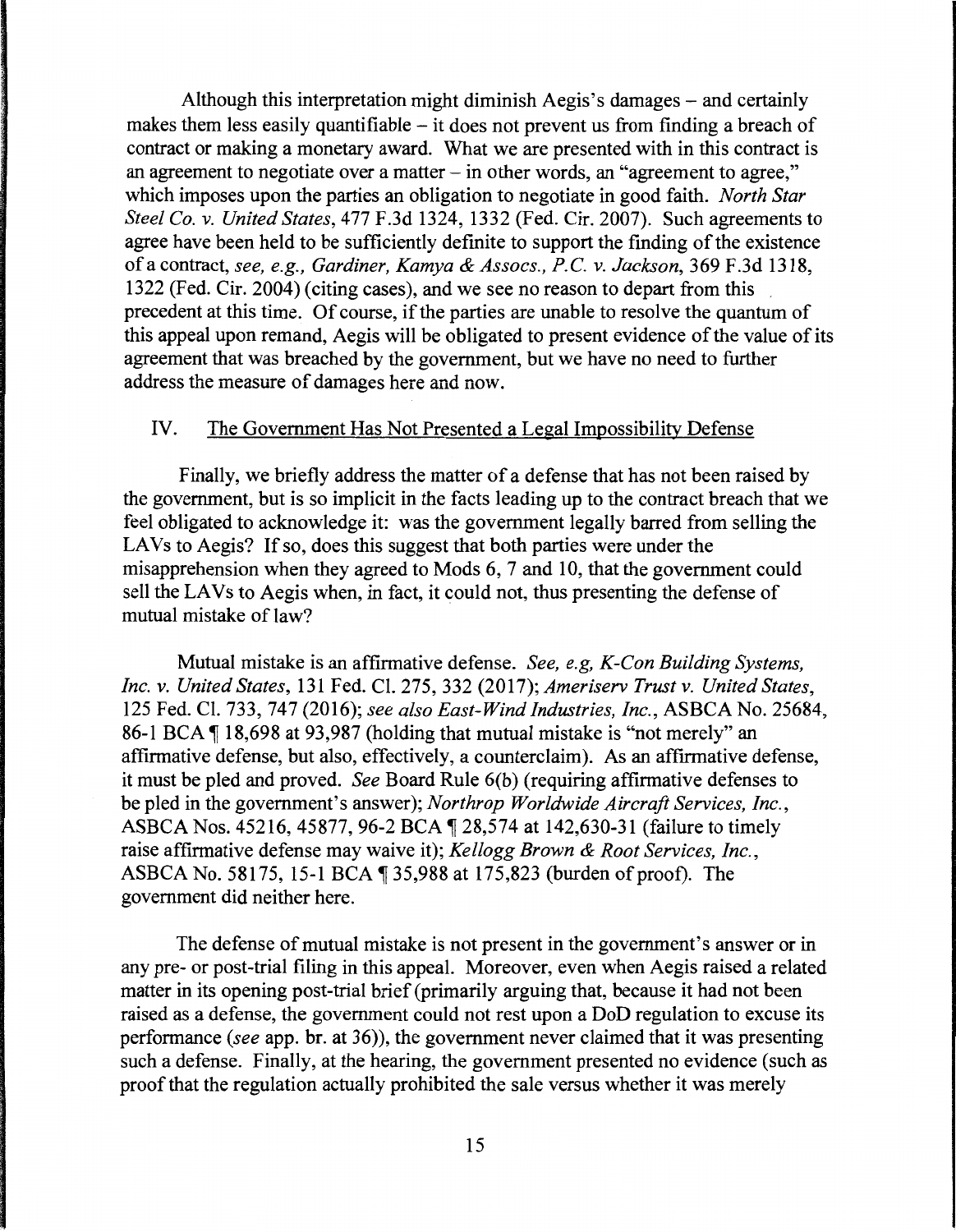perceived to do so) to prove such a defense. 11 The defense is thus both waived and unproved.

## **CONCLUSION**

The government agreed to give Aegis a "right of first refusal" to negotiate a purchase of the LAVs obtained under the contract after the contract was over, so long as the government had no use for them. The government, in fact, had no use for the LAVs, but declined to sell them to Aegis because of its belief that it was not permitted to do what it had agreed to do under the contract. This was a breach of the contract for which the government has presented and proved no defense. Accordingly, Aegis is entitled to those damages it can properly prove came from that breach. The appeals are sustained and remanded to the parties to negotiate quantum.

Dated: 15 November 2017

**J. REID PROUTY** Administrative Judge Vice Chairman Armed Services Board of Contract Appeals

I concur

RICHARD SHACKLEFORD Administrative Judge Acting Chairman Armed Services Board of Contract Appeals

I concur

LYNDA T. O'SULLIVAN Administrative Judge **Armed Services Board** of Contract Appeals

 $11$  We do not know or speculate why the government chose this strategy, but recognize that there may have been very good reasons for it to do so.